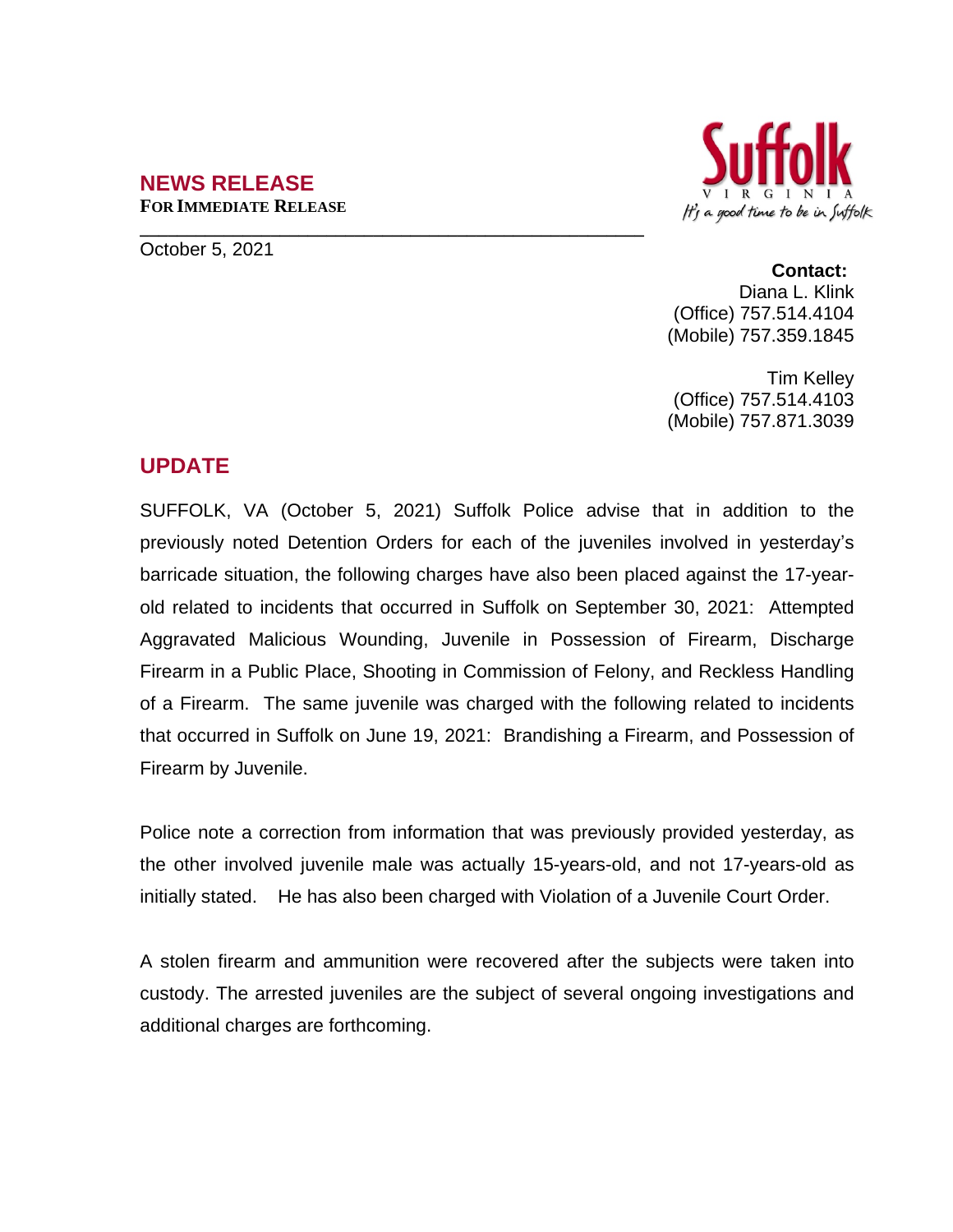Virginia State Code prohibits law enforcement from identifying juveniles charged with a criminal offense.

## **UPDATE**

SUFFOLK, VA (October 4, 2021) Suffolk Police advise that the barricade situation has peacefully resolved and the juvenile males, both age 17, of Suffolk, have surrendered and have been taken into custody. There were no injuries.

The scene was secured at 5:30 p.m.

There will still be a large police presence in the immediate area while the investigation remains ongoing, however, there is no need for residents to continue to shelter in place.

Detention Orders have been obtained and the subjects will be transported to Police Headquarters for further questioning before then being transported to Chesapeake Juvenile Services.

An additional update will be provided Tuesday morning to include the involved charges. There is no further information to provide at this time.

### **POLICE ON SCENE OF BARRICADE SITUATION**

SUFFOLK, VA (October 4, 2021) Suffolk Police are currently on the scene of a barricade situation in the area of N. 5<sup>th</sup> Street and Railroad Avenue.

The incident occurred at 1:43 p.m. today, Monday, October 4, 2021, in the Lloyd Place neighborhood after Officers were seeking to locate two juvenile subjects that were wanted on multiple felony charges. The juveniles have barricaded themselves in a shed in the area and are presumed to be armed.